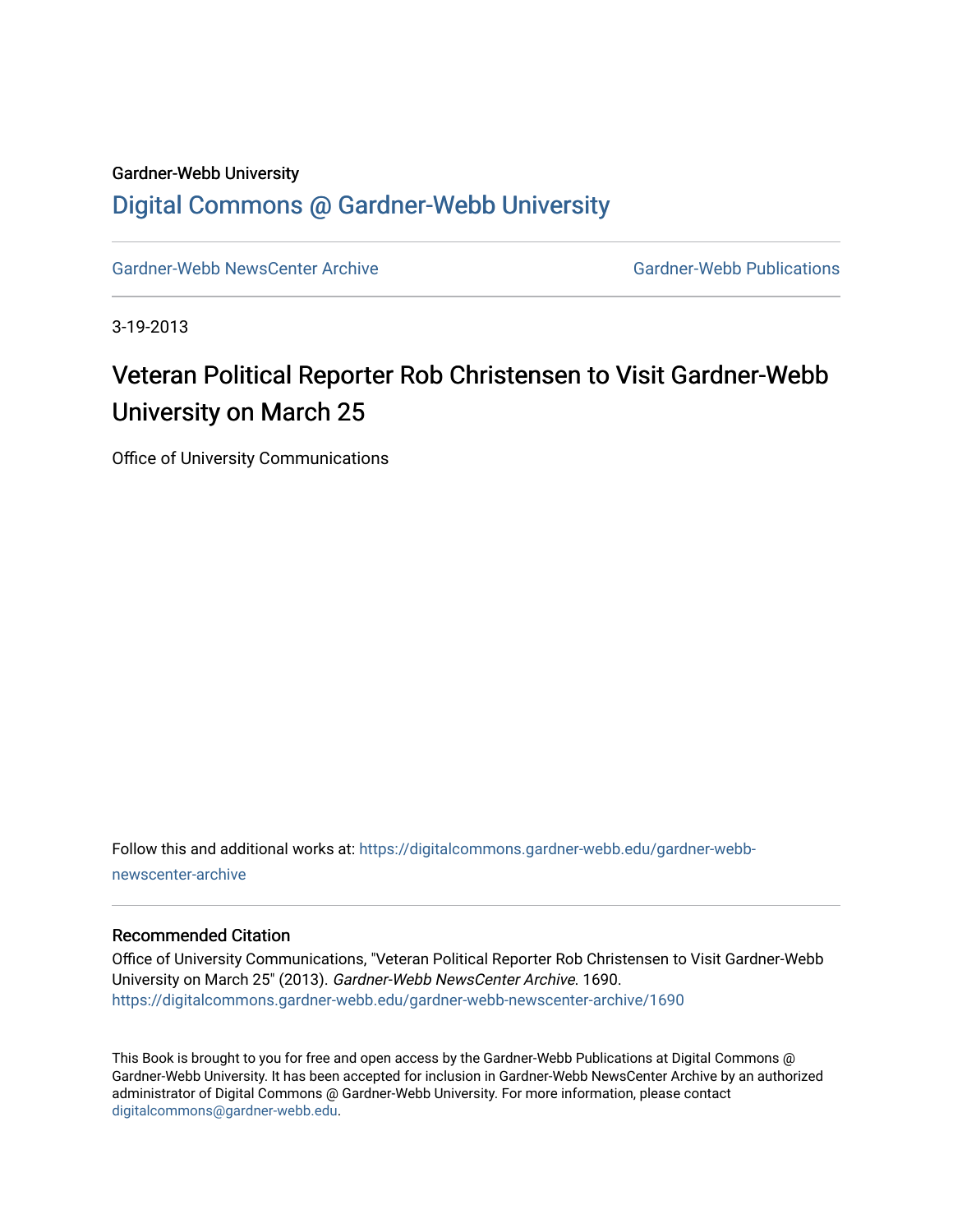# **Veteran Political Reporter Rob Christensen to Visit Gardner-Webb University on March 25**

**webpublish.gardner-webb.edu**[/newscenter/veteran-political-reporter-rob-christensen-to-visit-gardner-webb-university](https://webpublish.gardner-webb.edu/newscenter/veteran-political-reporter-rob-christensen-to-visit-gardner-webb-university-on-march-25/)on-march-25/

Office of University Communications **March 19, 2013** March 19, 2013

*Raleigh News and Observer Correspondent to Lecture Political Science, Communication Studies Students*

BOILING SPRINGS, N.C. – Veteran political correspondent and author Rob Christensen will return to the campus of Gardner-Webb University on Monday, March 25 for a reception and guest lecture series at Hope Hall, located in the Tucker Student Center. A meet-and-greet time is planned from 9:15 a.m. to 10 a.m., with the guest lecture beginning at 10 a.m. The event is being coordinated by GWU Distinguished Visiting Professor—and former N.C. Lieutenant Governor—Walter Dalton.

Christensen has covered North Carolina politics for nearly 40 years at the "News and Observer" in Raleigh. He remains the chief political writer for the paper and authored the book "The Paradox of Tarheel Politics: The Personalities, Elections, and Events that Shaped Modern North Carolina." Dalton is currently using that text as a basis for the curriculum in his "Southern Politics" class, which he teaches at Gardner-Webb.

"We are pleased to offer our students an opportunity to hear from a man who has become one of the most successful political writers of our time," said Dalton. "The words on a page or heard through lecture are valuable, but to have the opportunity to hear from someone who has been a powerful voice within the political scene for decades will give the curriculum an even greater depth."

With decades of experience covering state and national campaigns, Christensen explores the rich history of the state of North Carolina in his book and helps guide his readers through the often-murky political waters. "Although party divisions and the issues of race that often distinguish them are deeply rooted," Christensen explained, "North Carolina voters remain loyal to candidates who focus on issues such as education and building a business-friendly infrastructure."

Beginning at 10 a.m., Christensen will address members of Dalton's American Government and Southern Politics classes along with other students, faculty, and community members who would like to hear the lecture. Students will be given an opportunity to participate in a question-and-answer session with Christensen. In addition, he will have autographed copies of his book available for purchase.